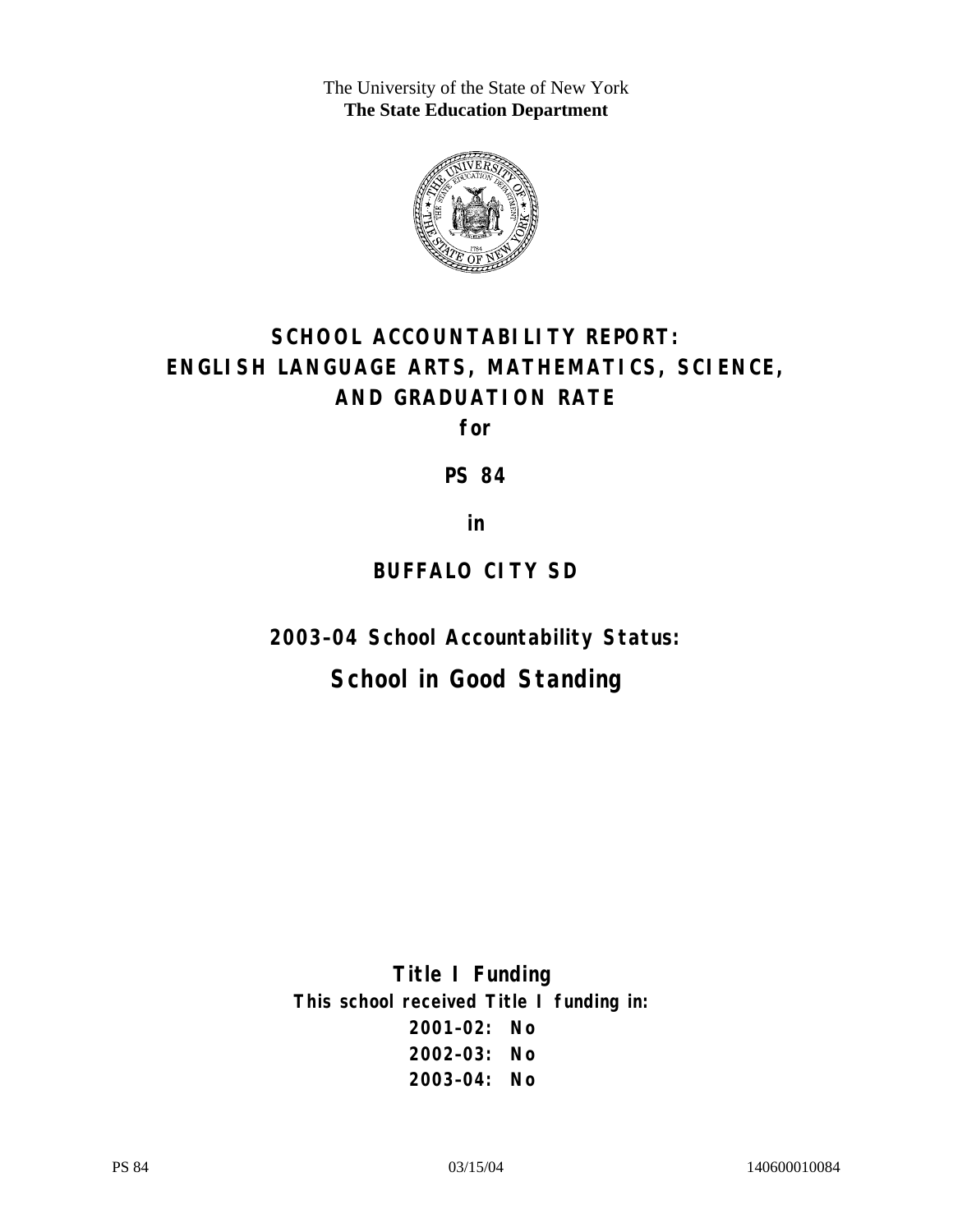### **District/School Accountability Status Categories**

The list below defines the district or school status categories under New York State's district and school accountability system, which is divided into a Federal Title I component and a State component. A district or school that does not receive Title I funding in a school year does not have a federal status in that year. Schools receiving Title I funds that are not in good standing must provide school choice for their students; those in need of improvement year 2 and beyond must also provide Supplemental Education Services to eligible students. Other consequences for districts and schools not in good standing can be found at: www.emsc.nysed.gov/deputy/nclb/accountability/siinfo.htm. To be removed from any improvement status, a district or school must make Adequate Yearly Progress (AYP) for two consecutive years, or in the case of a School Under Registration Review, achieve the performance targets established for the school by the Commissioner.

**District/School in Good Standing:** A district or school is considered to be in good standing if it has not been identified as a District or School in Need of Improvement, Requiring Corrective Action, Planning for Restructuring, or Requiring Academic Progress, or as a School Under Registration Review.

**District/School Requiring Academic Progress:** Under the State component of New York's accountability system, a district or school that did not make AYP in the same grade and subject for two consecutive years is considered a School Requiring Academic Progress (Year 1) the following year. In each succeeding year that the school fails to make AYP, the year designation is incremented by one.

**District/School in Need of Improvement (Year 1):** A district or school that has not made AYP for two consecutive years in the same grade or subject while receiving Title I funds is considered a District/School in Need of Improvement (Year 1) the following year.

**District/School in Need of Improvement (Year 2):** A District or School in Need of Improvement (Year 1) that does not make AYP in the grade or subject for which it was identified while receiving Title I funds is considered a District or School in Need of Improvement (Year 2) the following year.

**District/School Requiring Corrective Action:** A District or School in Need of Improvement (Year 2) that does not make AYP in the grade or subject for which it was identified while receiving Title I funds is considered a District or School Requiring Corrective Action the following year.

**District/School Planning for Restructuring:** A District or School Requiring Corrective Action that does not make AYP in the grade or subject for which it was identified while receiving Title I funds is considered a District or School Planning for Restructuring the following year.

**School Under Registration Review (SURR):** Schools that are farthest from the State standard and have been determined by the Commissioner to be most in need of improvement are Schools Under Registration Review. These schools must achieve performance targets specified by the Commissioner of Education in their area(s) of identification within a prescribed timeframe or risk having their registration revoked by the Board of Regents.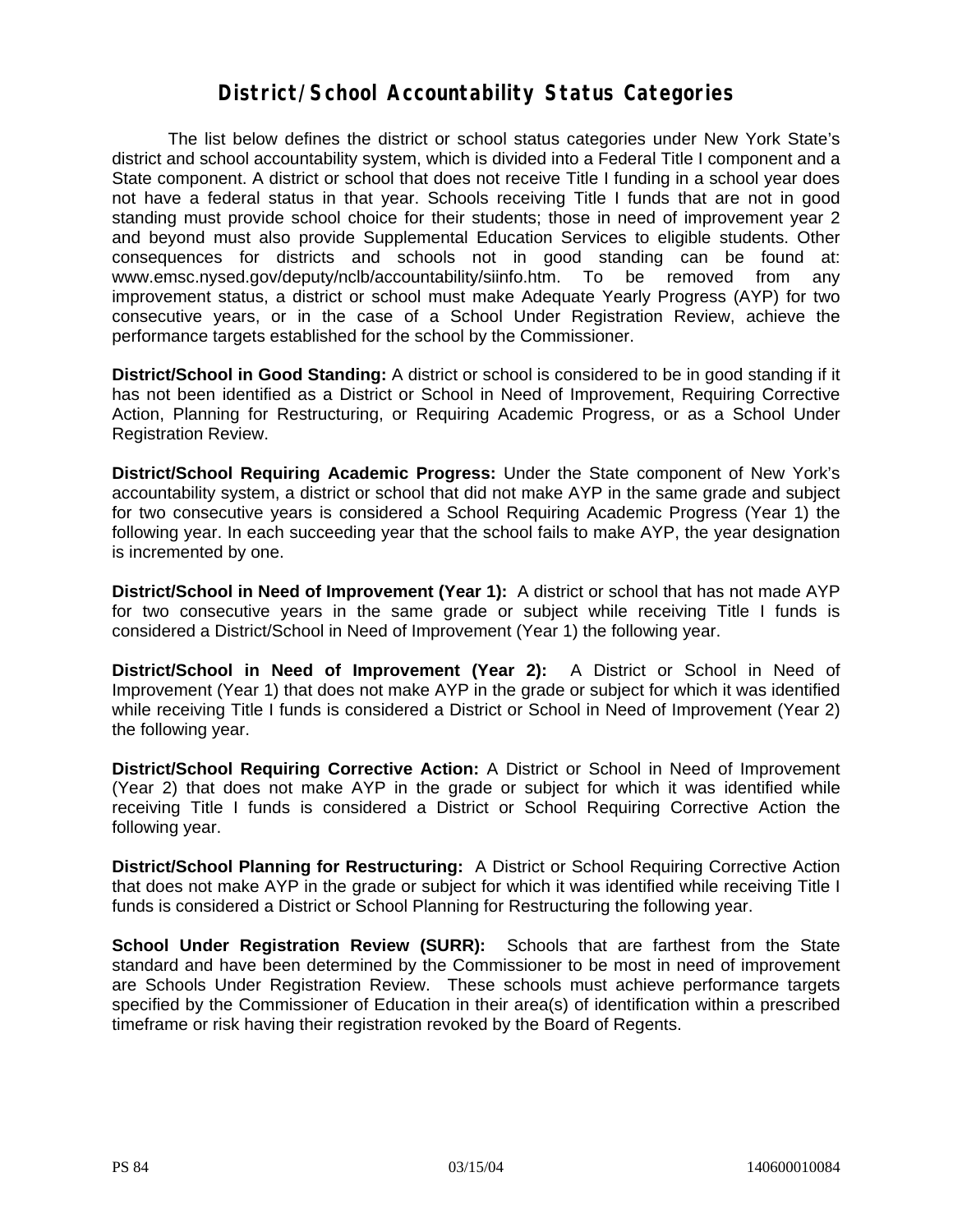## **Adequate Yearly Progress (AYP) Determination Procedures for Schools with Special Circumstances**

The New York State Education Department (NYSED) was unable to make a decision as the whether this school made adequate yearly progress (AYP) in 2002–03, because this school:

- 1. did *not* have 30 continuously enrolled students at the elementary and/or middle level or 30 cohort members at the secondary level; or
- 2. did *not* have enrollment in grades 4 or 8 or a cohort for which graduation rate could be determined.

A decision regarding AYP for this school will be made using special procedures, which will be communicated to the school by NYSED.